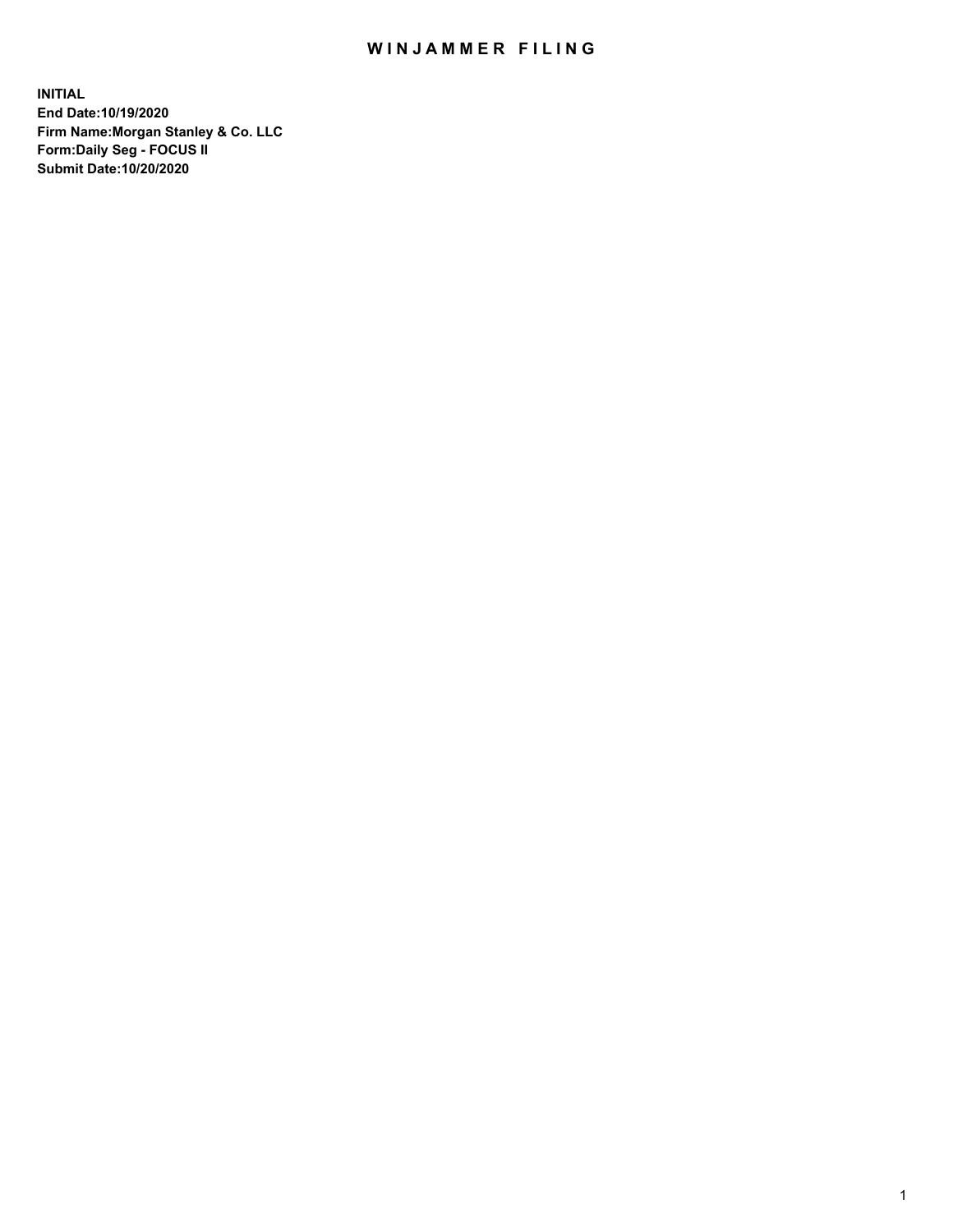**INITIAL End Date:10/19/2020 Firm Name:Morgan Stanley & Co. LLC Form:Daily Seg - FOCUS II Submit Date:10/20/2020 Daily Segregation - Cover Page**

| Name of Company                                                                                                                                                                                                                                                                                                                | Morgan Stanley & Co. LLC                                    |
|--------------------------------------------------------------------------------------------------------------------------------------------------------------------------------------------------------------------------------------------------------------------------------------------------------------------------------|-------------------------------------------------------------|
| <b>Contact Name</b>                                                                                                                                                                                                                                                                                                            | <b>Ikram Shah</b>                                           |
| <b>Contact Phone Number</b>                                                                                                                                                                                                                                                                                                    | 212-276-0963                                                |
| <b>Contact Email Address</b>                                                                                                                                                                                                                                                                                                   | lkram.shah@morganstanley.com                                |
| FCM's Customer Segregated Funds Residual Interest Target (choose one):<br>a. Minimum dollar amount: ; or<br>b. Minimum percentage of customer segregated funds required:% ; or<br>c. Dollar amount range between: and; or<br>d. Percentage range of customer segregated funds required between:% and%.                         | 235,000,000<br><u>0</u><br><u>00</u><br>0 <sub>0</sub>      |
| FCM's Customer Secured Amount Funds Residual Interest Target (choose one):<br>a. Minimum dollar amount: ; or<br>b. Minimum percentage of customer secured funds required:% ; or<br>c. Dollar amount range between: and; or<br>d. Percentage range of customer secured funds required between:% and%.                           | 140,000,000<br><u>0</u><br>0 <sub>0</sub><br>0 <sub>0</sub> |
| FCM's Cleared Swaps Customer Collateral Residual Interest Target (choose one):<br>a. Minimum dollar amount: ; or<br>b. Minimum percentage of cleared swaps customer collateral required:% ; or<br>c. Dollar amount range between: and; or<br>d. Percentage range of cleared swaps customer collateral required between:% and%. | 92,000,000<br><u>0</u><br><u>00</u><br>00                   |

Attach supporting documents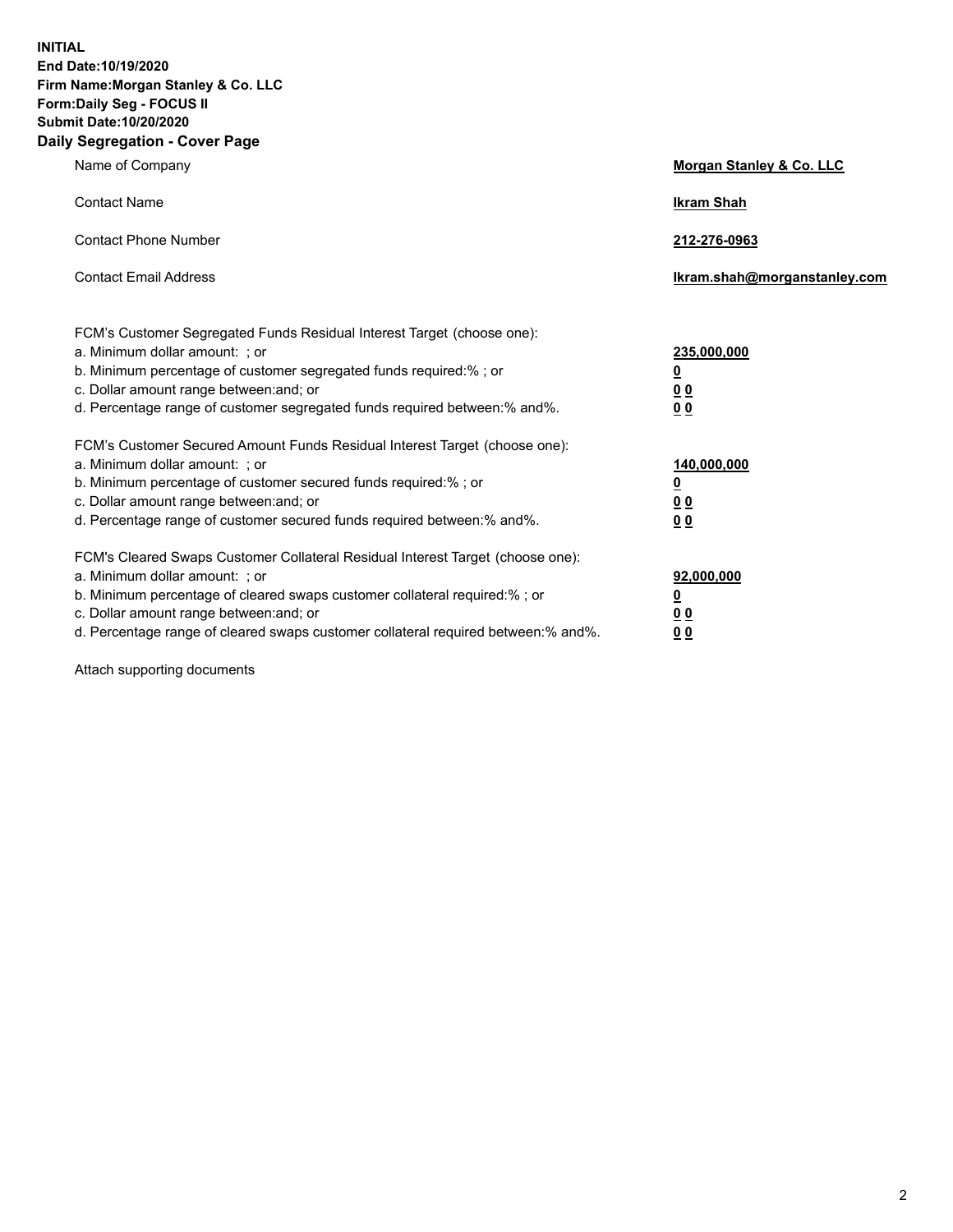## **INITIAL End Date:10/19/2020 Firm Name:Morgan Stanley & Co. LLC Form:Daily Seg - FOCUS II Submit Date:10/20/2020**

## **Daily Segregation - Secured Amounts**

Foreign Futures and Foreign Options Secured Amounts Amount required to be set aside pursuant to law, rule or regulation of a foreign government or a rule of a self-regulatory organization authorized thereunder 1. Net ledger balance - Foreign Futures and Foreign Option Trading - All Customers A. Cash **4,084,476,005** [7315] B. Securities (at market) **2,750,157,898** [7317] 2. Net unrealized profit (loss) in open futures contracts traded on a foreign board of trade **558,718,713** [7325] 3. Exchange traded options a. Market value of open option contracts purchased on a foreign board of trade **10,486,287** [7335] b. Market value of open contracts granted (sold) on a foreign board of trade **-16,135,996** [7337] 4. Net equity (deficit) (add lines 1. 2. and 3.) **7,387,702,907** [7345] 5. Account liquidating to a deficit and account with a debit balances - gross amount **64,798,398** [7351] Less: amount offset by customer owned securities **-64,403,579** [7352] **394,819** [7354] 6. Amount required to be set aside as the secured amount - Net Liquidating Equity Method (add lines 4 and 5) 7. Greater of amount required to be set aside pursuant to foreign jurisdiction (above) or line 6. FUNDS DEPOSITED IN SEPARATE REGULATION 30.7 ACCOUNTS 1. Cash in banks A. Banks located in the United States **236,632,677** [7500] B. Other banks qualified under Regulation 30.7 **917,042,954** [7520] **1,153,675,631** 2. Securities A. In safekeeping with banks located in the United States **495,687,442** [7540] B. In safekeeping with other banks qualified under Regulation 30.7 **29,378,381** [7560] **525,065,823** 3. Equities with registered futures commission merchants A. Cash **24,859,197** [7580] B. Securities **0** [7590] C. Unrealized gain (loss) on open futures contracts **-351,181** [7600] D. Value of long option contracts **0** [7610] E. Value of short option contracts **0** [7615] **24,508,016** [7620] 4. Amounts held by clearing organizations of foreign boards of trade A. Cash **0** [7640] B. Securities **0** [7650] C. Amount due to (from) clearing organization - daily variation **0** [7660] D. Value of long option contracts **0** [7670] E. Value of short option contracts **0** [7675] **0** [7680] 5. Amounts held by members of foreign boards of trade A. Cash **3,122,929,753** [7700] B. Securities **2,225,092,075** [7710] C. Unrealized gain (loss) on open futures contracts **559,069,894** [7720] D. Value of long option contracts **10,486,287** [7730] E. Value of short option contracts **-16,135,996** [7735] **5,901,442,013** 6. Amounts with other depositories designated by a foreign board of trade **0** [7760] 7. Segregated funds on hand **0** [7765] 8. Total funds in separate section 30.7 accounts **7,604,691,483** [7770] 9. Excess (deficiency) Set Aside for Secured Amount (subtract line 7 Secured Statement

- Page 1 from Line 8) 10. Management Target Amount for Excess funds in separate section 30.7 accounts **140,000,000** [7780]
- 

11. Excess (deficiency) funds in separate 30.7 accounts over (under) Management Target **76,593,757** [7785]

**0** [7305]

**7,388,097,726** [7355]

## **7,388,097,726** [7360]

[7530]

[7570]

[7740] **216,593,757** [7380]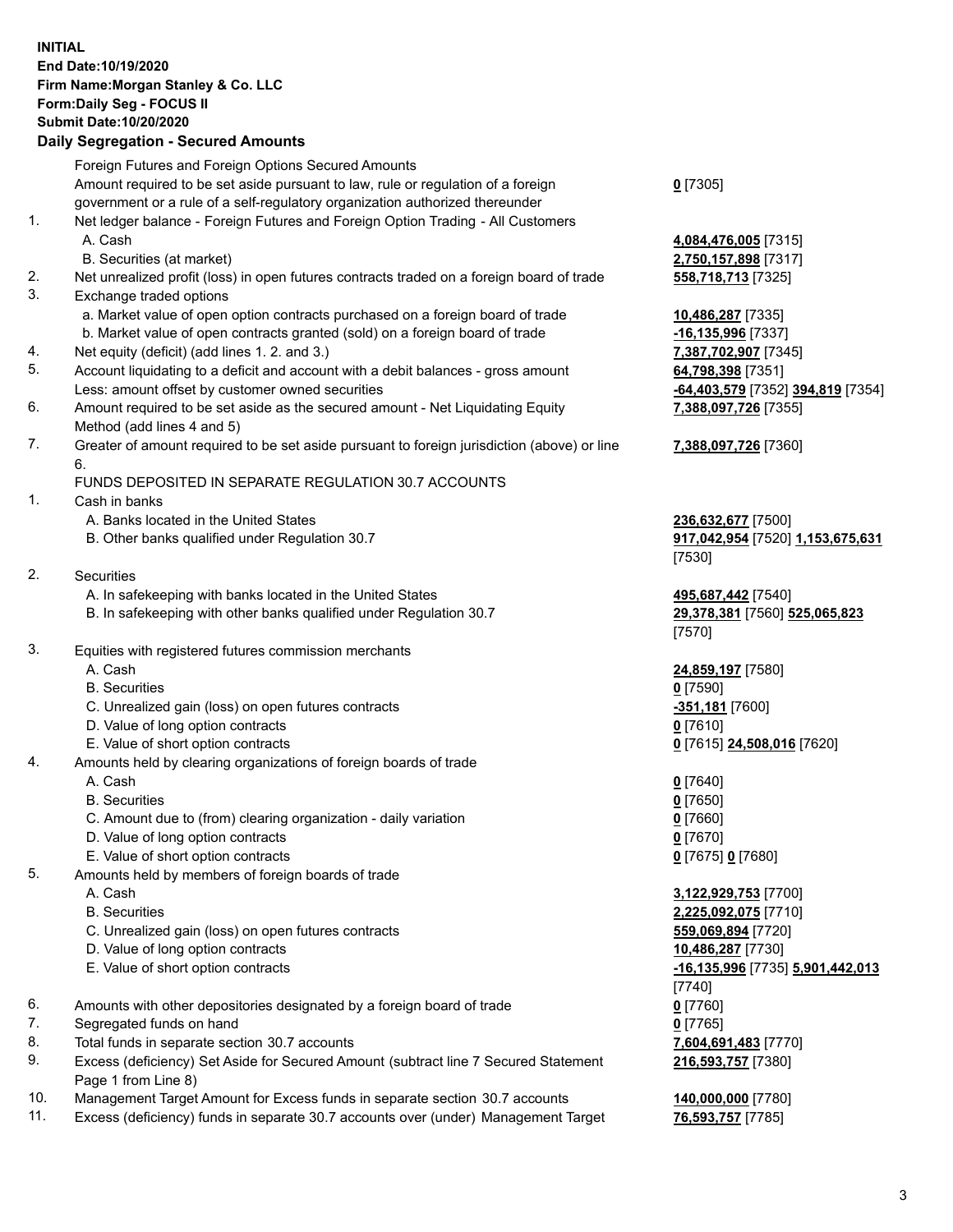**INITIAL End Date:10/19/2020 Firm Name:Morgan Stanley & Co. LLC Form:Daily Seg - FOCUS II Submit Date:10/20/2020 Daily Segregation - Segregation Statement** SEGREGATION REQUIREMENTS(Section 4d(2) of the CEAct) 1. Net ledger balance A. Cash **16,333,209,275** [7010] B. Securities (at market) **8,553,951,299** [7020] 2. Net unrealized profit (loss) in open futures contracts traded on a contract market **88,074,523** [7030] 3. Exchange traded options A. Add market value of open option contracts purchased on a contract market **504,380,774** [7032] B. Deduct market value of open option contracts granted (sold) on a contract market **-399,050,407** [7033] 4. Net equity (deficit) (add lines 1, 2 and 3) **25,080,565,464** [7040] 5. Accounts liquidating to a deficit and accounts with debit balances - gross amount **332,932,238** [7045] Less: amount offset by customer securities **-330,904,719** [7047] **2,027,519** [7050] 6. Amount required to be segregated (add lines 4 and 5) **25,082,592,983** [7060] FUNDS IN SEGREGATED ACCOUNTS 7. Deposited in segregated funds bank accounts A. Cash **4,282,884,977** [7070] B. Securities representing investments of customers' funds (at market) **0** [7080] C. Securities held for particular customers or option customers in lieu of cash (at market) **976,351,116** [7090] 8. Margins on deposit with derivatives clearing organizations of contract markets A. Cash **12,775,937,346** [7100] B. Securities representing investments of customers' funds (at market) **0** [7110] C. Securities held for particular customers or option customers in lieu of cash (at market) **7,577,600,183** [7120] 9. Net settlement from (to) derivatives clearing organizations of contract markets **-260,505,272** [7130] 10. Exchange traded options A. Value of open long option contracts **504,380,774** [7132] B. Value of open short option contracts **-399,050,407** [7133] 11. Net equities with other FCMs A. Net liquidating equity **13,024,721** [7140] B. Securities representing investments of customers' funds (at market) **0** [7160] C. Securities held for particular customers or option customers in lieu of cash (at market) **0** [7170] 12. Segregated funds on hand **0** [7150] 13. Total amount in segregation (add lines 7 through 12) **25,470,623,438** [7180] 14. Excess (deficiency) funds in segregation (subtract line 6 from line 13) **388,030,455** [7190]

- 15. Management Target Amount for Excess funds in segregation **235,000,000** [7194]
- 16. Excess (deficiency) funds in segregation over (under) Management Target Amount Excess

**153,030,455** [7198]